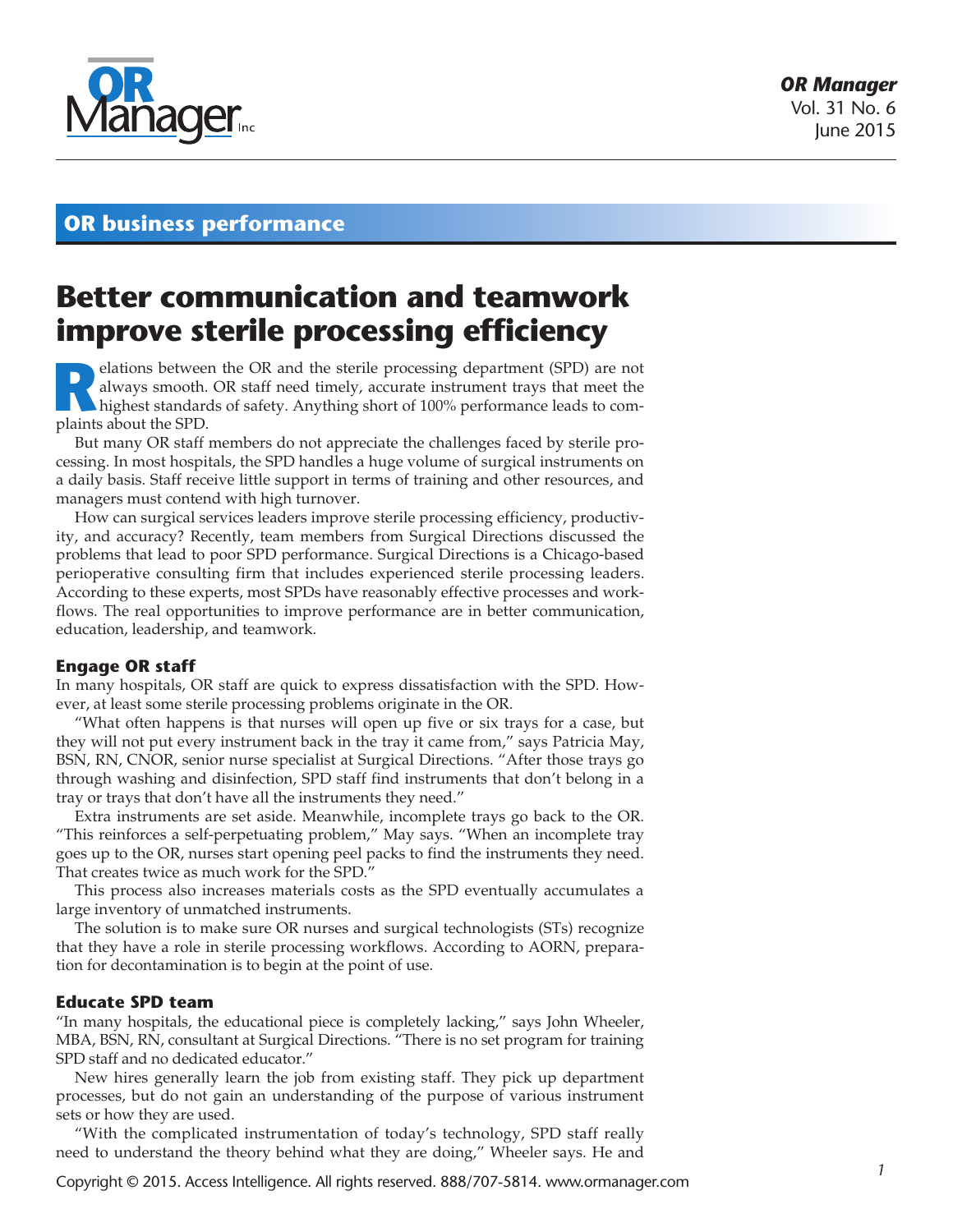

May recommend three strategies for building the sterile processing team's knowledge base:

- • Expose SPD staff to the OR. Let SPD team members observe surgical cases and see how instruments are actually used. This exercise can help SPD staff understand the importance of tray accuracy. It can also underscore the importance of instrument inspection (for instance, why a nicked rongeur will cause problems during neurosurgery).
- • Bring OR staff to the SPD. Ask OR service line experts to provide in-service instruction to SPD staff. These sessions can provide the sterile processing team with more in-depth explanations of various procedures and instrument sets. They also give SPD staff the chance to ask specific questions about points they do not understand.

Surgical technologists can be a great resource. "The whole function of the surgical technologist is to maintain the sterile field with correct instrument sets," May says. "They can be very helpful in working with the SPD to make sure trays are accurate—because when an instrument is missing, the ST is the one who has to tell the surgeon."

• Invest in SPD certification. Wheeler encourages hospitals to support professional certification for SPD staff. Allocating budget for staff certification will not only increase staff knowledge, it can also help reduce labor costs.

"Turnover is a big problem in most SPDs. You may spend a year or two training an employee, but then they find a job that pays a little more and they're gone," Wheeler says. "As a manager, you can make the case that certification is an investment in your people that will help put a stop to the constant revolving door."

# **Invest in materials**

Inadequate instrument inventories create some inefficiencies. Consider what happens when SPD staff identify a damaged or malfunctioning instrument. If the repair budget is not available, the instrument may simply be removed from use. Alternatively, the instrument will be sent out for repair, but there may not be a replacement on hand to complete the set. Both scenarios increase the likelihood that the SPD will ship an inaccurate instrument tray.

The solution is financial. The hospital must allocate dollars to ensure timely instrument repair and an adequate replacement stock.

Holding extra inventory in sterile processing can also speed workflows. For example, say a tray is being assembled and a hemostat is missing. If an extra supply of common instruments is at hand, the staff member can complete the tray with minimal disruption.

As an overall solution, make sure the SPD performs regular manual inventory counts. This requires a resource commitment, but it can save costs by reducing the stock of unmatched instruments.

# **Fine-tune staffing**

The typical sterile processing department is very productive. In fact, visitors are often surprised by the volume of surgical instruments that are processed by an SPD in a 24-hour period. However, SPD workflows are often uneven, which creates labor cost inefficiencies. According to the experts, two strategies can help optimize SPD staffing:

• Cross-train staff. "In some departments, staff members are assigned to either decontamination or sterilization, and that one function is all they do," May says. As a result, while staff on one side of the process are struggling to work through a backlog,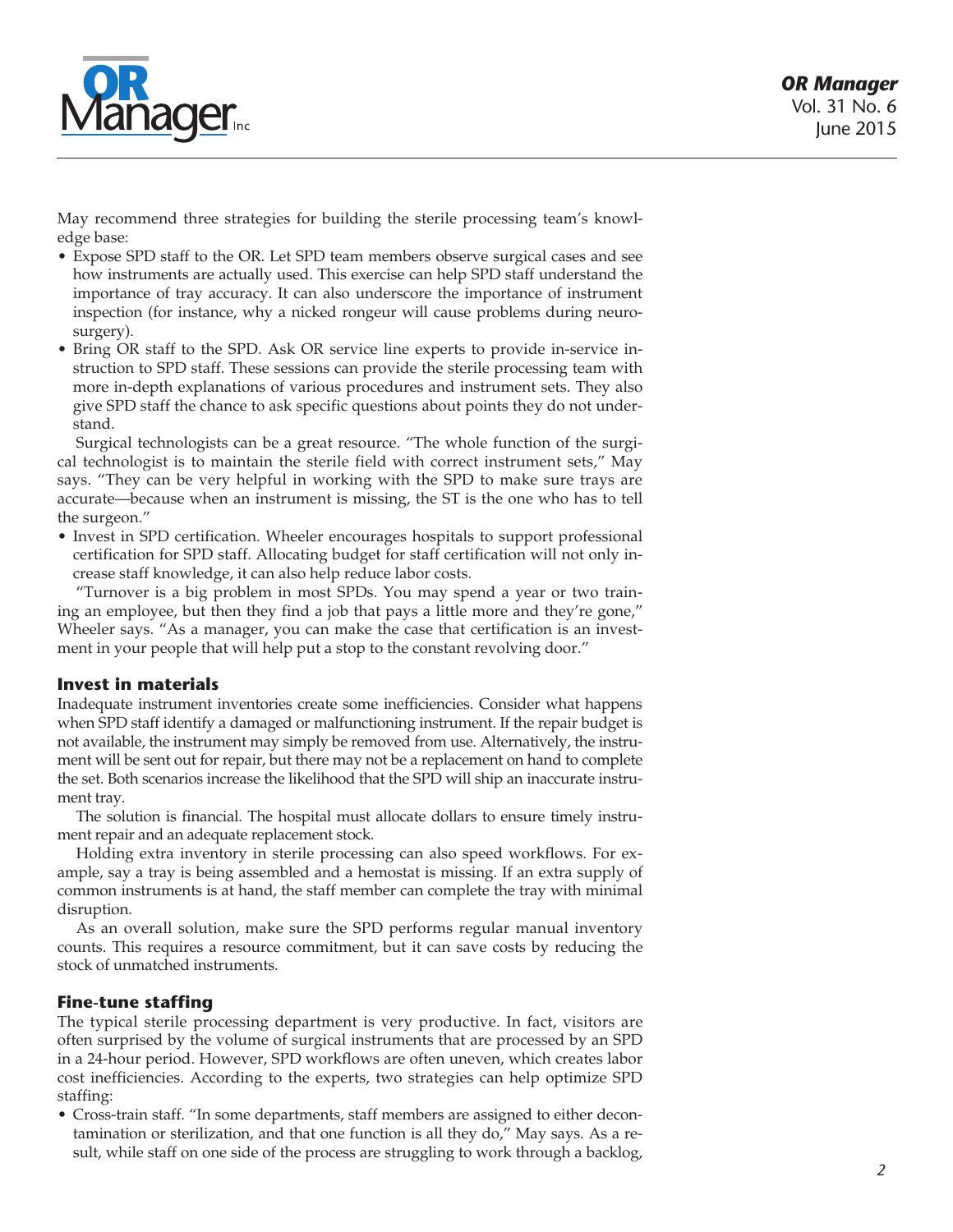

team members on the other side are nearly idle. May recommends cross-training SPD staff for different jobs within the department. This allows managers to shift staff to match the workload. It also helps the team move material through the system faster and more accurately.

Staff for peak load. In many SPDs, the majority of employees work the day shift. Staff members arrive at 9 or 10 am, but department workload is not really in full swing until 1 or 2 pm. The department is essentially overstaffed in the morning and understaffed from mid-afternoon forward.

"SPDs need to correlate staffing patterns with workload," Wheeler says. One hospital he visited solved the problem by conducting a department bidding process. "First, management identified the number of FTEs needed for each shift. Then, everyone was allowed to bid for the shift they wanted, based on seniority."

# **Align leadership**

Most sterile processing departments are isolated from the rest of the hospital, both physically and organizationally. This separation is at the root of many communication problems. However, SPD isolation can be mitigated through strong department leadership.

One solution is to make sure the sterile processing department reports to the OR director. "In many hospitals, the SPD reports to materials management or a VP who doesn't understand sterile processing," May says. Aligning sterile processing under surgical services can strengthen teamwork between the two areas. It can also help ensure SPD staff get the resources and support they need.

Strong leadership is critical to getting the SPD on executive radar. "A lot of hospital executives have no idea what goes on in sterile processing," Wheeler says. "The department needs a very strong leader who can relate to executives and help them realize what the SPD brings to the table every day." Communication points include the department's key role in patient safety and quality, its daily work volumes, and its resource needs.

# **Join forces**

OR and SPD staff can improve teamwork by collaborating on challenges. One opportunity is joining forces to tackle the issue of immediate-use steam sterilization (IUSS).

"Every OR and SPD should be working together to assess the need for IUSS and put systems in place to reduce its use," Wheeler says. One approach is to establish a joint OR/SPD committee to monitor IUSS.

"The first step is to get data, so that you can talk about what you know is happening rather than what you think is happening." Once instrument sets that were processed with IUSS are identified, the committee can work together to determine how many were really necessary. "They can also ask, 'Are we doing the same sets over and over?' The answer could provide the justification for purchasing additional instruments."

# **Personal links**

Collaboration solves operational issues and improves communication between the OR and the SPD.

"Bringing people together helps personalize the issues," Wheeler says. "It starts to put a little feeling between people. It lets people get to know each other and walk a bit in each other's shoes." Building stronger personal links between staff members will help the entire surgical services group work as single, coordinated team. ✥